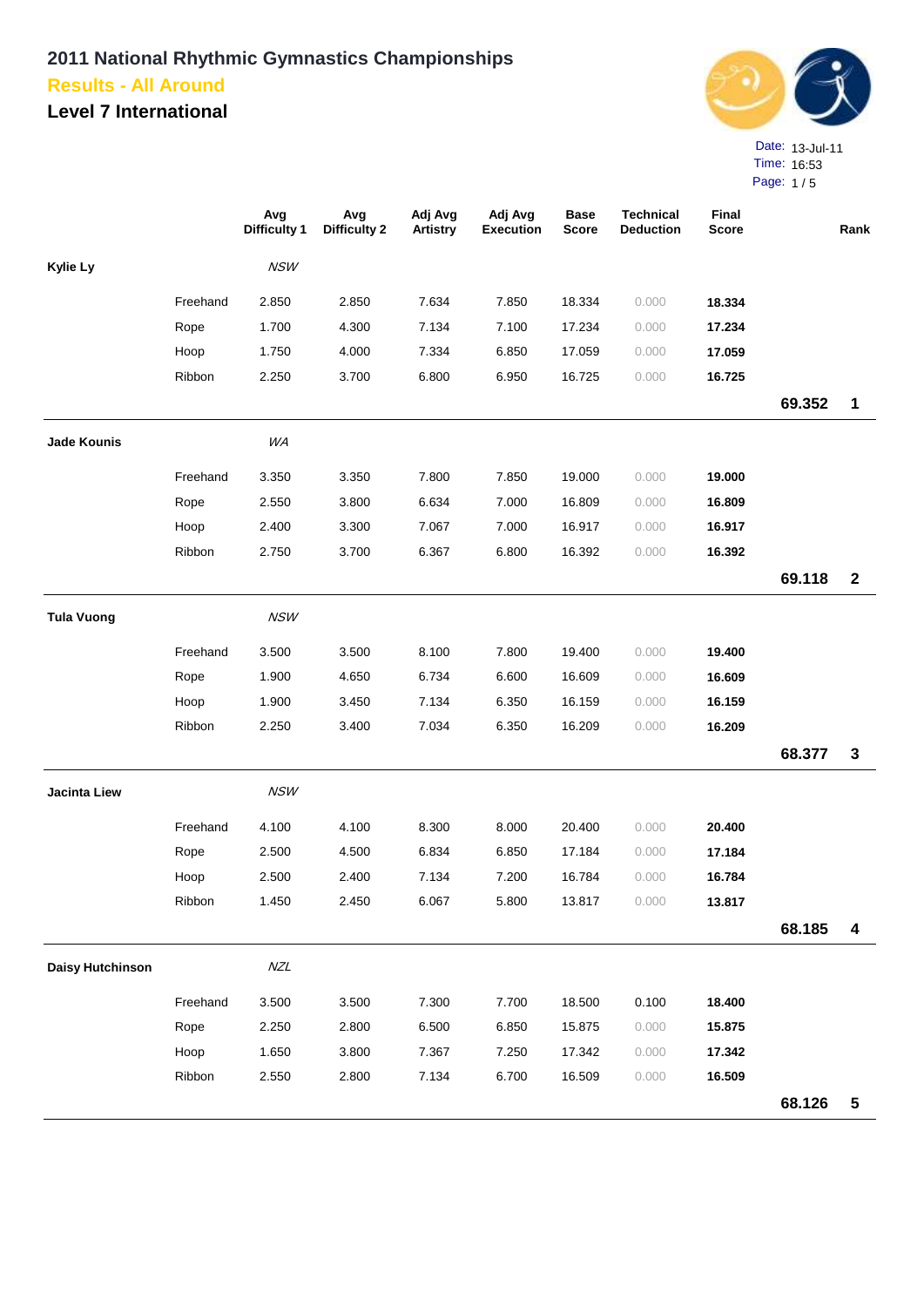

| <b>Mary-Louise Fleischner</b> |          | <b>NSW</b> |       |       |       |        |       |        |        |                         |
|-------------------------------|----------|------------|-------|-------|-------|--------|-------|--------|--------|-------------------------|
|                               | Freehand | 3.650      | 3.650 | 7.934 | 7.450 | 19.034 | 0.000 | 19.034 |        |                         |
|                               | Rope     | 2.000      | 3.950 | 6.834 | 6.650 | 16.459 | 0.000 | 16.459 |        |                         |
|                               | Hoop     | 1.600      | 3.050 | 7.200 | 6.950 | 16.475 | 0.000 | 16.475 |        |                         |
|                               | Ribbon   | 1.500      | 4.100 | 6.834 | 6.500 | 16.134 | 0.000 | 16.134 |        |                         |
|                               |          |            |       |       |       |        |       |        | 68.102 | 6                       |
| Zoe Bartholomeusz             |          | VIC        |       |       |       |        |       |        |        |                         |
|                               | Freehand | 3.600      | 3.600 | 7.767 | 7.500 | 18.867 | 0.000 | 18.867 |        |                         |
|                               | Rope     | 1.350      | 5.200 | 6.434 | 6.600 | 16.309 | 0.000 | 16.309 |        |                         |
|                               | Hoop     | 2.150      | 3.450 | 6.700 | 6.400 | 15.900 | 0.000 | 15.900 |        |                         |
|                               | Ribbon   | 2.050      | 3.950 | 6.767 | 6.750 | 16.517 | 0.000 | 16.517 |        |                         |
|                               |          |            |       |       |       |        |       |        | 67.593 | $\overline{\mathbf{r}}$ |
| <b>Mia Rimpas</b>             |          | WA         |       |       |       |        |       |        |        |                         |
|                               | Freehand | 3.200      | 3.200 | 7.134 | 7.400 | 17.734 | 0.000 | 17.734 |        |                         |
|                               | Rope     | 1.650      | 4.000 | 6.634 | 7.200 | 16.659 | 0.200 | 16.459 |        |                         |
|                               | Hoop     | 2.200      | 4.100 | 7.067 | 6.450 | 16.667 | 0.000 | 16.667 |        |                         |
|                               | Ribbon   | 2.600      | 4.150 | 6.734 | 6.350 | 16.459 | 0.000 | 16.459 |        |                         |
|                               |          |            |       |       |       |        |       |        | 67.319 | 8                       |
| <b>Ashleigh Parsons</b>       |          | <b>NSW</b> |       |       |       |        |       |        |        |                         |
|                               | Freehand | 2.500      | 2.500 | 7.434 | 7.300 | 17.234 | 0.000 | 17.234 |        |                         |
|                               | Rope     | 1.950      | 4.650 | 6.700 | 6.950 | 16.950 | 0.000 | 16.950 |        |                         |
|                               | Hoop     | 1.300      | 4.600 | 7.167 | 6.500 | 16.617 | 0.000 | 16.617 |        |                         |
|                               | Ribbon   | 1.700      | 3.950 | 6.534 | 6.350 | 15.709 | 0.000 | 15.709 |        |                         |
|                               |          |            |       |       |       |        |       |        | 66.510 | 9                       |
| Zendra Giraudo                |          | WA         |       |       |       |        |       |        |        |                         |
|                               | Freehand | 3.250      | 3.250 | 7.600 | 7.750 | 18.600 | 0.000 | 18.600 |        |                         |
|                               | Rope     | 1.800      | 4.250 | 6.500 | 6.600 | 16.125 | 0.000 | 16.125 |        |                         |
|                               | Hoop     | 2.200      | 3.900 | 6.934 | 5.850 | 15.834 | 0.200 | 15.634 |        |                         |
|                               | Ribbon   | 1.850      | 3.050 | 6.367 | 7.150 | 15.967 | 0.000 | 15.967 |        |                         |
|                               |          |            |       |       |       |        |       |        | 66.326 | 10                      |
| Alexandra Synnerdahl          |          | WA         |       |       |       |        |       |        |        |                         |
|                               | Freehand | 3.700      | 3.700 | 7.500 | 7.850 | 19.050 | 0.000 | 19.050 |        |                         |
|                               | Rope     | 0.850      | 3.750 | 6.534 | 6.300 | 15.134 | 0.400 | 14.734 |        |                         |
|                               | Hoop     | 2.200      | 3.250 | 7.034 | 6.800 | 16.559 | 0.000 | 16.559 |        |                         |
|                               | Ribbon   | 1.950      | 2.350 | 6.034 | 6.600 | 14.784 | 0.000 | 14.784 |        |                         |
|                               |          |            |       |       |       |        |       |        | 65.127 | 11                      |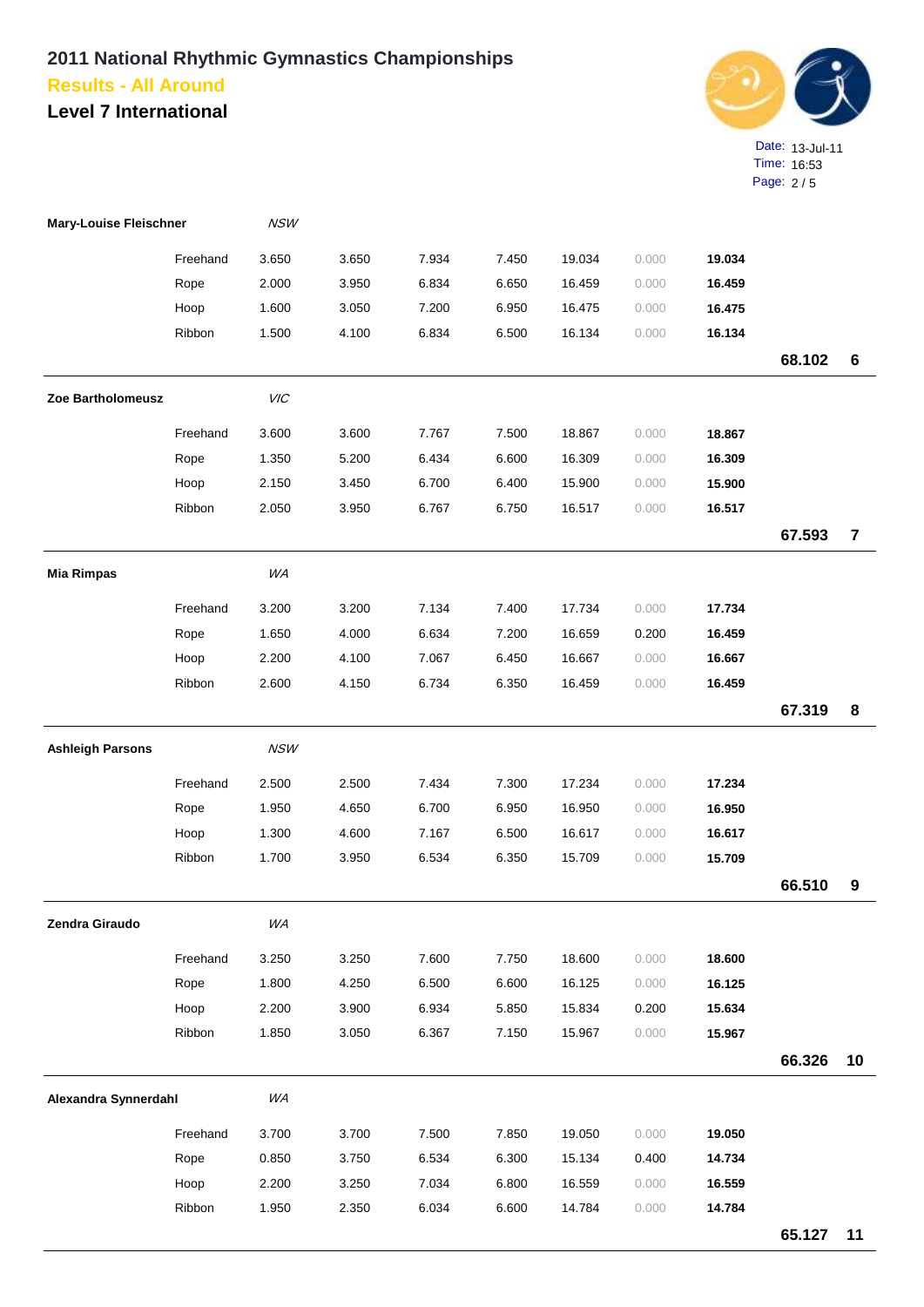

| <b>Laura Gosling</b> |          | QLD         |       |       |       |        |       |        |        |    |
|----------------------|----------|-------------|-------|-------|-------|--------|-------|--------|--------|----|
|                      | Freehand | 2.900       | 2.900 | 7.267 | 7.350 | 17.517 | 0.000 | 17.517 |        |    |
|                      | Rope     | 0.950       | 3.050 | 6.634 | 6.700 | 15.334 | 0.000 | 15.334 |        |    |
|                      | Hoop     | 1.700       | 4.400 | 6.934 | 6.800 | 16.784 | 0.000 | 16.784 |        |    |
|                      | Ribbon   | 1.800       | 2.800 | 6.534 | 6.600 | 15.434 | 0.000 | 15.434 |        |    |
|                      |          |             |       |       |       |        |       |        | 65.069 | 12 |
| Dewi Thomson         |          | <b>NSW</b>  |       |       |       |        |       |        |        |    |
|                      | Freehand | 1.800       | 1.800 | 7.334 | 7.250 | 16.384 | 0.000 | 16.384 |        |    |
|                      | Rope     | 1.950       | 4.750 | 7.134 | 6.800 | 17.284 | 0.000 | 17.284 |        |    |
|                      | Hoop     | 1.400       | 3.900 | 6.800 | 6.850 | 16.300 | 0.000 | 16.300 |        |    |
|                      | Ribbon   | 1.650       | 3.150 | 6.500 | 5.950 | 14.850 | 0.000 | 14.850 |        |    |
|                      |          |             |       |       |       |        |       |        | 64.818 | 13 |
| Anna Logachova       |          | VIC         |       |       |       |        |       |        |        |    |
|                      | Freehand | 3.000       | 3.000 | 7.367 | 7.350 | 17.717 | 0.000 | 17.717 |        |    |
|                      | Rope     | 1.100       | 5.000 | 6.434 | 6.600 | 16.084 | 0.200 | 15.884 |        |    |
|                      | Hoop     | 1.550       | 3.000 | 6.700 | 6.450 | 15.425 | 0.000 | 15.425 |        |    |
|                      | Ribbon   | 1.600       | 2.500 | 6.167 | 6.100 | 14.317 | 0.200 | 14.117 |        |    |
|                      |          |             |       |       |       |        |       |        | 63.143 | 14 |
| <b>Ying Cui</b>      |          | VIC         |       |       |       |        |       |        |        |    |
|                      | Freehand | 3.200       | 3.200 | 7.934 | 7.700 | 18.834 | 0.000 | 18.834 |        |    |
|                      | Rope     | 1.200       | 3.200 | 5.634 | 5.750 | 13.584 | 0.000 | 13.584 |        |    |
|                      | Hoop     | 1.500       | 2.350 | 7.067 | 6.500 | 15.492 | 0.000 | 15.492 |        |    |
|                      | Ribbon   | 2.250       | 2.650 | 6.400 | 6.350 | 15.200 | 0.000 | 15.200 |        |    |
|                      |          |             |       |       |       |        |       |        | 63.110 | 15 |
| <b>Ella Ramintas</b> |          | ${\cal SA}$ |       |       |       |        |       |        |        |    |
|                      | Freehand | 1.350       | 1.350 | 7.234 | 7.300 | 15.884 | 0.000 | 15.884 |        |    |
|                      | Rope     | 1.800       | 3.650 | 6.334 | 6.450 | 15.509 | 0.000 | 15.509 |        |    |
|                      | Hoop     | 1.750       | 2.800 | 7.100 | 6.900 | 16.275 | 0.000 | 16.275 |        |    |
|                      | Ribbon   | 1.400       | 2.400 | 6.500 | 6.200 | 14.600 | 0.000 | 14.600 |        |    |
|                      |          |             |       |       |       |        |       |        | 62.268 | 16 |
| Zoe Mableson         |          | WA          |       |       |       |        |       |        |        |    |
|                      | Freehand | 2.700       | 2.700 | 7.400 | 7.050 | 17.150 | 0.000 | 17.150 |        |    |
|                      | Rope     | 1.350       | 4.100 | 6.500 | 6.250 | 15.475 | 0.000 | 15.475 |        |    |
|                      | Hoop     | 2.150       | 2.350 | 6.800 | 6.100 | 15.150 | 0.000 | 15.150 |        |    |
|                      | Ribbon   | 0.950       | 2.900 | 6.167 | 5.900 | 13.992 | 0.000 | 13.992 |        |    |
|                      |          |             |       |       |       |        |       |        | 61.767 | 17 |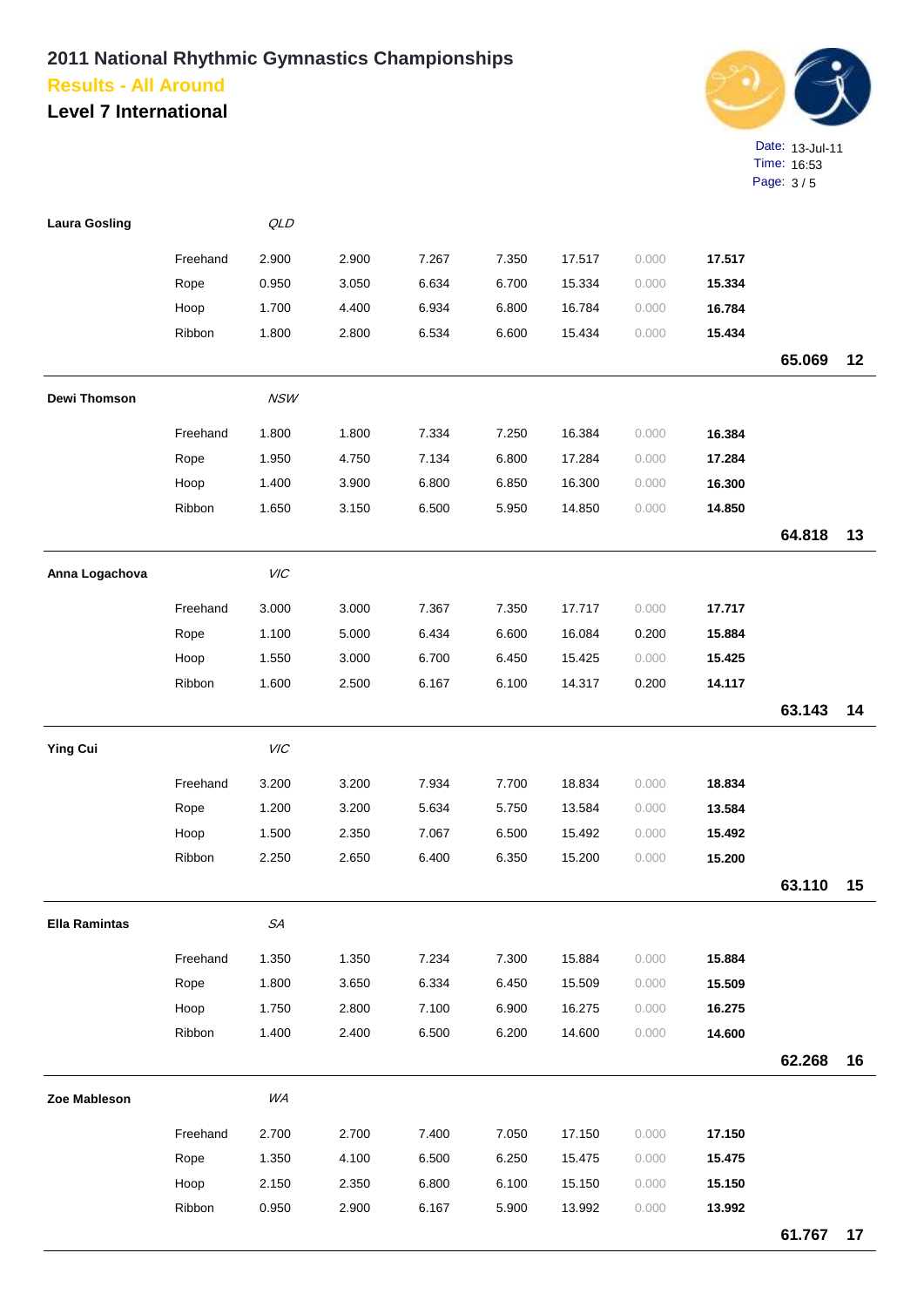

| Haruka Tanimura       |          | VIC       |       |       |       |        |       |        |        |    |
|-----------------------|----------|-----------|-------|-------|-------|--------|-------|--------|--------|----|
|                       | Freehand | 2.250     | 2.250 | 7.800 | 7.200 | 17.250 | 0.000 | 17.250 |        |    |
|                       | Rope     | 1.900     | 3.700 | 6.334 | 6.350 | 15.484 | 0.000 | 15.484 |        |    |
|                       | Hoop     | 2.100     | 2.750 | 6.734 | 6.550 | 15.709 | 0.000 | 15.709 |        |    |
|                       | Ribbon   | 1.000     | 1.750 | 5.767 | 5.350 | 12.492 | 0.000 | 12.492 |        |    |
|                       |          |           |       |       |       |        |       |        | 60.935 | 18 |
| <b>Laura Trapnell</b> |          | WA        |       |       |       |        |       |        |        |    |
|                       | Freehand | 2.850     | 2.850 | 7.134 | 7.200 | 17.184 | 0.000 | 17.184 |        |    |
|                       | Rope     | 1.800     | 2.450 | 6.000 | 6.250 | 14.375 | 0.000 | 14.375 |        |    |
|                       | Hoop     | 2.050     | 2.450 | 6.800 | 6.100 | 15.150 | 0.000 | 15.150 |        |    |
|                       | Ribbon   | 1.250     | 1.650 | 5.934 | 6.100 | 13.484 | 0.000 | 13.484 |        |    |
|                       |          |           |       |       |       |        |       |        | 60.193 | 19 |
| <b>Janecca Morris</b> |          | <b>WA</b> |       |       |       |        |       |        |        |    |
|                       | Freehand | 2.750     | 2.750 | 6.934 | 6.850 | 16.534 | 0.000 | 16.534 |        |    |
|                       | Rope     | 0.750     | 2.450 | 5.934 | 6.000 | 13.534 | 0.000 | 13.534 |        |    |
|                       | Hoop     | 2.050     | 2.700 | 6.900 | 6.450 | 15.725 | 0.000 | 15.725 |        |    |
|                       | Ribbon   | 1.550     | 2.150 | 6.334 | 6.050 | 14.234 | 0.000 | 14.234 |        |    |
|                       |          |           |       |       |       |        |       |        | 60.027 | 20 |
| <b>Olivia Savage</b>  |          | SA        |       |       |       |        |       |        |        |    |
|                       | Freehand | 1.700     | 1.700 | 7.167 | 7.050 | 15.917 | 0.000 | 15.917 |        |    |
|                       | Rope     | 1.300     | 2.150 | 6.334 | 6.600 | 14.659 | 0.000 | 14.659 |        |    |
|                       | Hoop     | 1.300     | 2.450 | 6.634 | 6.450 | 14.959 | 0.000 | 14.959 |        |    |
|                       | Ribbon   | 1.050     | 2.750 | 6.000 | 6.400 | 14.300 | 0.000 | 14.300 |        |    |
|                       |          |           |       |       |       |        |       |        | 59.835 | 21 |
| <b>Skye Cho</b>       |          | $V\!I\!C$ |       |       |       |        |       |        |        |    |
|                       | Freehand | 2.250     | 2.250 | 7.167 | 7.150 | 16.567 | 0.000 | 16.567 |        |    |
|                       | Rope     | 1.050     | 2.450 | 5.734 | 5.950 | 13.434 | 0.000 | 13.434 |        |    |
|                       | Hoop     | 1.300     | 3.000 | 7.134 | 6.550 | 15.834 | 0.000 | 15.834 |        |    |
|                       | Ribbon   | 0.900     | 1.750 | 6.000 | 6.100 | 13.425 | 0.000 | 13.425 |        |    |
|                       |          |           |       |       |       |        |       |        | 59.260 | 22 |
| <b>Alisa Buglak</b>   |          | SA        |       |       |       |        |       |        |        |    |
|                       | Freehand | 2.400     | 2.400 | 7.234 | 7.300 | 16.934 | 0.000 | 16.934 |        |    |
|                       | Rope     | 0.850     | 2.950 | 5.800 | 6.100 | 13.800 | 0.000 | 13.800 |        |    |
|                       | Hoop     | 0.650     | 2.300 | 6.900 | 6.450 | 14.825 | 0.000 | 14.825 |        |    |
|                       | Ribbon   | 0.800     | 2.600 | 5.800 | 6.200 | 13.700 | 0.000 | 13.700 |        |    |
|                       |          |           |       |       |       |        |       |        | 59.259 | 23 |